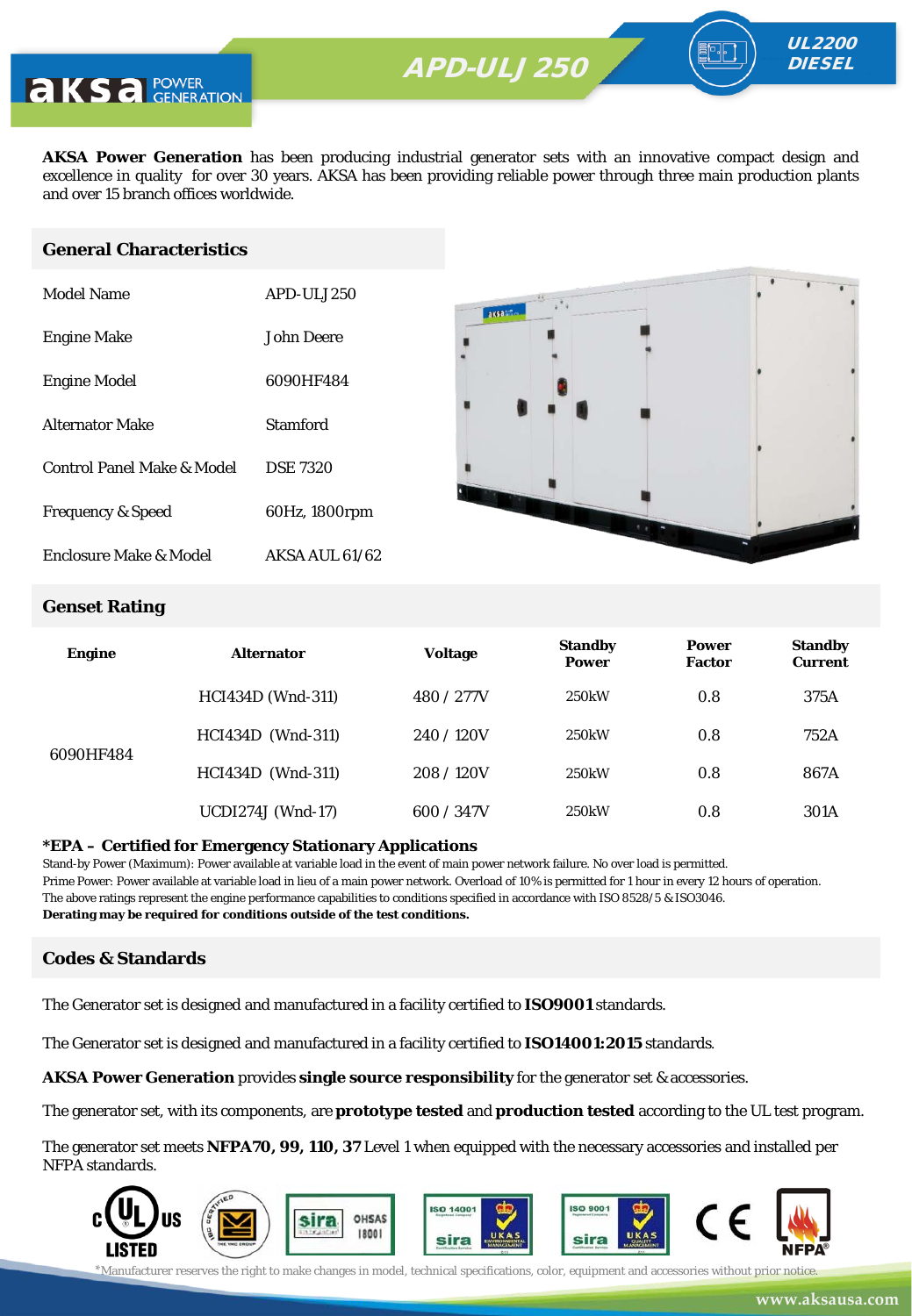# APD-ULJ250





FO

# **Engine Data**

# **Electric System**

| Manufacturer                  | <b>John Deere</b>                        | <b>System Voltage</b>                                | 12V/24V                       |  |
|-------------------------------|------------------------------------------|------------------------------------------------------|-------------------------------|--|
| Model                         | 6090HF484                                |                                                      | 6V for 12V system             |  |
| Displacement & Cylinders      | 9 L / 6 Cylinders                        | Min Voltage at ECU during crank                      | 10V for 24V system            |  |
| <b>Engine Type</b>            | In-line, 4 Cycle                         | <b>Battery Qty, Rating</b>                           | 2 x 120Ah                     |  |
| <b>Engine Speed</b>           | 1800rpm                                  | <b>Cooling System</b>                                |                               |  |
| Engine Prime Power w/Fan      | 258kW                                    | <b>Radiator Cooling System Type</b>                  | <b>Closed Circuit</b>         |  |
| Engine Standby Power w/Fan    | <b>287kW</b>                             | <b>Radiator Ambient Temp</b>                         | $>50\degree C$                |  |
| Aspiration                    | Turbocharged & Air to Air<br>Aftercooled | <b>Coolant Capacity, Engine Only</b>                 | 16.9 quart                    |  |
| <b>Compression Ratio</b>      | 16.0:1                                   | Max Top Tank Temp                                    | 230 °F                        |  |
| Bore / Stroke                 | 118.4 mm / 136 mm                        | Thermostat, Start - Fully Open                       | $180 - 201$ °F                |  |
| Governor type                 | Electronic                               | <b>Exhaust System</b>                                |                               |  |
| Engine crankcase vent system  | Open                                     | <b>Exhaust Temperature</b>                           | $1157°$ F                     |  |
| <b>Fan Power</b>              | 17.2 kW                                  | <b>Max Allowable Exhaust</b><br>Restriction          | 7.5 kPa                       |  |
| <b>BMEP, Standby Power</b>    | 2126 kPa                                 |                                                      |                               |  |
| <b>Friction Power</b>         | 24 <sub>k</sub> W                        | <b>Exhaust Gas Flow</b>                              | 1911 $ft^3/min$               |  |
| Designed / Calibrated to Meet | EPA Tier 3                               | <b>Air Intake System</b>                             |                               |  |
| <b>Fuel System</b>            |                                          | <b>Engine Air Flow</b>                               | $812 \text{ ft}^3/\text{min}$ |  |
| <b>ECU</b> Description        | L14 Controller                           | <b>Max Intake Air Restriction</b><br>(Clean Element) | 3.75 kPa                      |  |
| Max Fuel Inlet Temp.          | 176 °F                                   | Air Filter Type                                      | <b>Dry Paper Element</b>      |  |
| <b>Total Fuel Flow</b>        | $450$ lb/hr                              |                                                      |                               |  |
| <b>Fuel Consumption</b>       |                                          | <b>Lubrication System</b>                            |                               |  |
| Standby Power (100%)          | $18.0$ gal/h                             | Oil Pressure at Rated Speed                          | 260 kPa                       |  |
| <b>Standby Power (75%)</b>    | 15.71 gal/h                              | Oil Pressure at low idle                             | 190 kPa                       |  |
| <b>Standby Power (50%)</b>    | 11.14 gal/h                              | Max Oil Carryover in Blow-by                         | $0.007$ lb/hr                 |  |
| Standby Power (25%)           | 5.56 gal/h                               | Max Crankcase Pressure                               | $0.5$ kPa                     |  |

\*Manufacturer reserves the right to make changes in model, technical specifications, color, equipment and accessories without prior notice.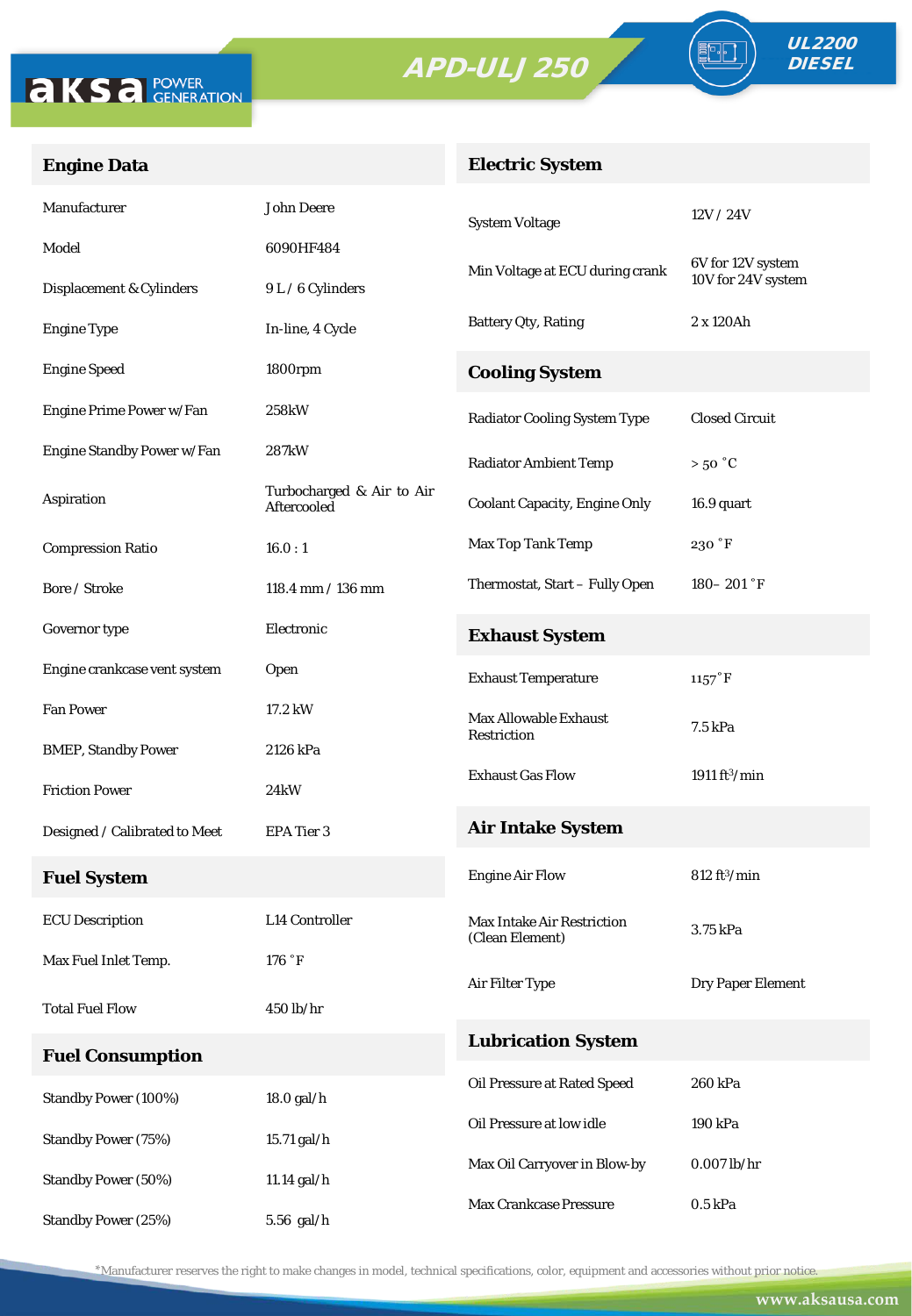# APD-ULJ250

**Controller Data**





ªŀ

# **Alternator Data**

| Manufacturer                                    | <b>Stamford</b>         | Manufacturer                                                                                                    | <b>DSE</b> |  |
|-------------------------------------------------|-------------------------|-----------------------------------------------------------------------------------------------------------------|------------|--|
| <b>Standards</b>                                | <b>BS EN 60034</b>      | Model                                                                                                           | 7320 MK II |  |
| <b>Control System</b>                           | <b>PMG</b>              | <b>Controller Features &amp; Benefits</b>                                                                       |            |  |
| A.V.R.                                          | <b>MX341</b>            | Microprocessor controlled, UL & NFPA110 Compatible                                                              |            |  |
| <b>Voltage Regulation</b>                       | ±1%                     | License free PC Software (Non-proprietary Software)<br>IP65 rating offers increased resistance to water ingress |            |  |
| <b>Insulation System</b>                        | Class H                 |                                                                                                                 |            |  |
| Protection                                      | IP23                    | Modules can be integrated to building management systems                                                        |            |  |
|                                                 |                         | Real time clock provides accurate event log                                                                     |            |  |
| <b>Rated Power Factor</b>                       | 0.8                     | Four line back-lit LCD text display<br>Five key menu navigation, two wire start/stop at Auto mode               |            |  |
| <b>Stator Winding</b>                           | Double Layer Concentric |                                                                                                                 |            |  |
| <b>Two Thirds</b><br><b>Winding Pitch</b>       |                         | Front panel editing with PIN protection                                                                         |            |  |
|                                                 |                         | Support up to three remote display modules                                                                      |            |  |
| <b>Winding Leads</b>                            | 12                      | Configurable timers and alarms                                                                                  |            |  |
| <b>Telephone Interference</b>                   | THF $< 2 \%$            | Multiple date and timer scheduler                                                                               |            |  |
| <b>Waveform Distortion</b><br>No Load < $1.5\%$ |                         | <b>Integral PLC editor</b>                                                                                      |            |  |
|                                                 |                         | 'Protections disabled' feature                                                                                  |            |  |
| Maximum Over speed                              | $2250$ rev/min          | Load switching (load shedding and dummy load outputs)                                                           |            |  |

### **Battery Charger & Electrical System Data**

| Manufacturer                    | ComAp                 | <b>Protection</b>                        | Instruments                         |  |  |
|---------------------------------|-----------------------|------------------------------------------|-------------------------------------|--|--|
| Model                           | <b>InteliCharger</b>  | $\checkmark$ Gen. Voltage – under / over | $\checkmark$ Gen. Voltage (L-L/L-N) |  |  |
| <b>Input Voltage</b>            | $85V \sim 264V$ AC    | $\checkmark$ Gen. Freq. – under / over   | $\checkmark$ Gen. Frequency         |  |  |
| <b>Output Voltage / Current</b> | 27.2V Float / 2.5A pk | $\checkmark$ Engine Speed – under / over | Engine speed                        |  |  |
|                                 |                       | Engine Oil Pressure – low<br>✓           | Oil Pressure                        |  |  |

Fully configurable via DSE Configuration Suite PC Software SCADA monitoring via DSE Configuration Suite PC Software

 $\checkmark$  Engine Temp – low / high  $\checkmark$  Water Temperature

 $\checkmark$  Loss of Speed Signal  $\checkmark$  Earth Current

## **Jacket Water Heater Data**

|                      |                | ✓ | Battery Voltage – low / high     | $\checkmark$ | <b>Battery Voltage</b>               |
|----------------------|----------------|---|----------------------------------|--------------|--------------------------------------|
| Manufacturer         | Hotstart       | ✓ | <b>Weak Battery</b>              | ✓            | <b>Run Time</b>                      |
| Model                | TPS181GT10-000 | ✓ | Fail to Start / Stop             | ✓            | <b>Phase Sequence</b>                |
| <b>Input Voltage</b> | 120V           | ✓ | <b>Charge Alternator Fail</b>    | $\checkmark$ | Power monitoring<br>(kWh/kVAh/kVArh) |
|                      |                | ✓ | Over Current & Load<br>(kW/kVAr) | $\checkmark$ | Power<br>(kWh/kVAh/kVArh)            |
| Power                | 1800W<br>✓     |   | <b>Unbalanced Load</b>           | $\checkmark$ | <b>Power Factor</b>                  |
|                      |                | ✓ | <b>Independent Earth Fault</b>   | ✓            | <b>Generator Current</b>             |
|                      |                |   | <b>Reverse Power</b>             | ✓            | Generator Load (%)                   |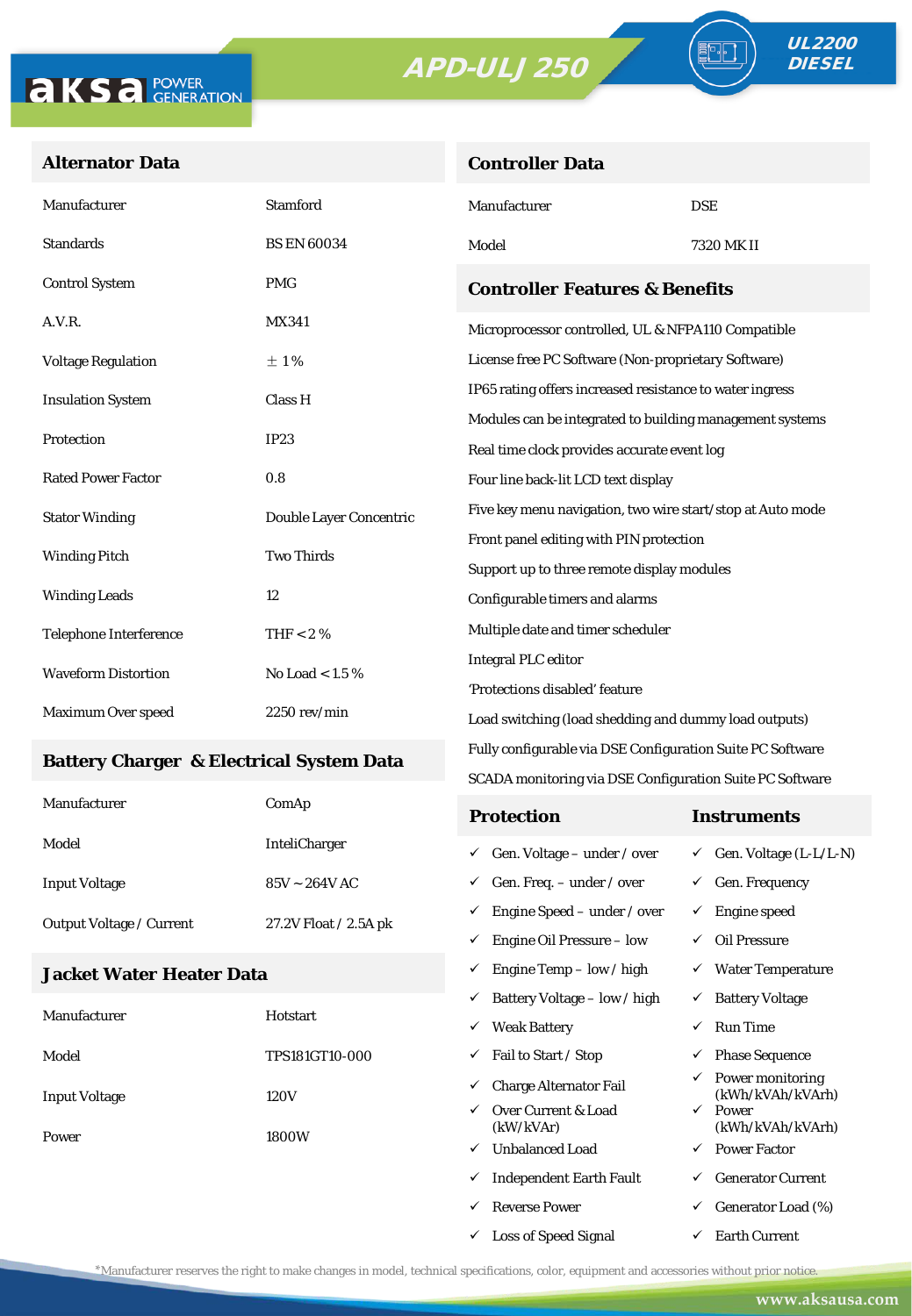# APD-ULJ250





| <b>Enclosure Features</b>                                    | <b>Enclosure Features</b>                                    |  |  |
|--------------------------------------------------------------|--------------------------------------------------------------|--|--|
| $\checkmark$ Heavy Duty Steel / Aluminum Structure           | $\checkmark$ Internally Mounted Exhaust System with Rain Cap |  |  |
| $\checkmark$ E-Stop on Enclosure                             | $\checkmark$ Coolant Fill Cap                                |  |  |
| $\checkmark$ Control Panel Eliminated from Engine Vibrations | $\checkmark$ Removable Base Frame Lifting Hooks              |  |  |
| $\checkmark$ Standard Sound Attenuation Foam                 | $\checkmark$ Oil & Coolant Drain Ports                       |  |  |
|                                                              |                                                              |  |  |

- $\checkmark$ Plastic Covered Corrosion Resistant Locks & Hinges
- $\checkmark~$  Easy Access for Maintenance

| <b>Open Skid Gen</b> |          | <b>Level 1 Enclosure</b>            |                    | <b>Level 2 Enclosure</b>            |                    |
|----------------------|----------|-------------------------------------|--------------------|-------------------------------------|--------------------|
| Length               | $126$ in | Length                              | 161.7 in           | Length                              | 161.7 in           |
| Width w/o lift hooks | 55.1 in  | Width w/o lift hooks                | 57.6 in            | Width w/o lift hooks                | 57.6 in            |
| Height               | 63.1 in  | Height                              | 79.8 in            | Height                              | 101.6 in           |
| Dry Weight           | 5225 lb  | Dry Weight                          | 7200 lb            | Dry Weight                          | 8260 lb            |
|                      |          | <b>Sound Pressure</b><br>@ 7 meters | $78 \text{ dB(A)}$ | <b>Sound Pressure</b><br>@ 7 meters | $73 \text{ dB}(A)$ |



## **Fuel Tank - UL142 Listed Base Design**

| <b>Size</b>               | 24hr (425gal)     | 48hr (900gal)   | 72hr (1300gal)  |
|---------------------------|-------------------|-----------------|-----------------|
| Dimensions $(L/W/H)$ (in) | 182 / 55.1 / 16.5 | 182 / 55.1 / 32 | 222 / 55.1 / 36 |
| Weight (lb)               | 2100              | 2800            | 3490            |